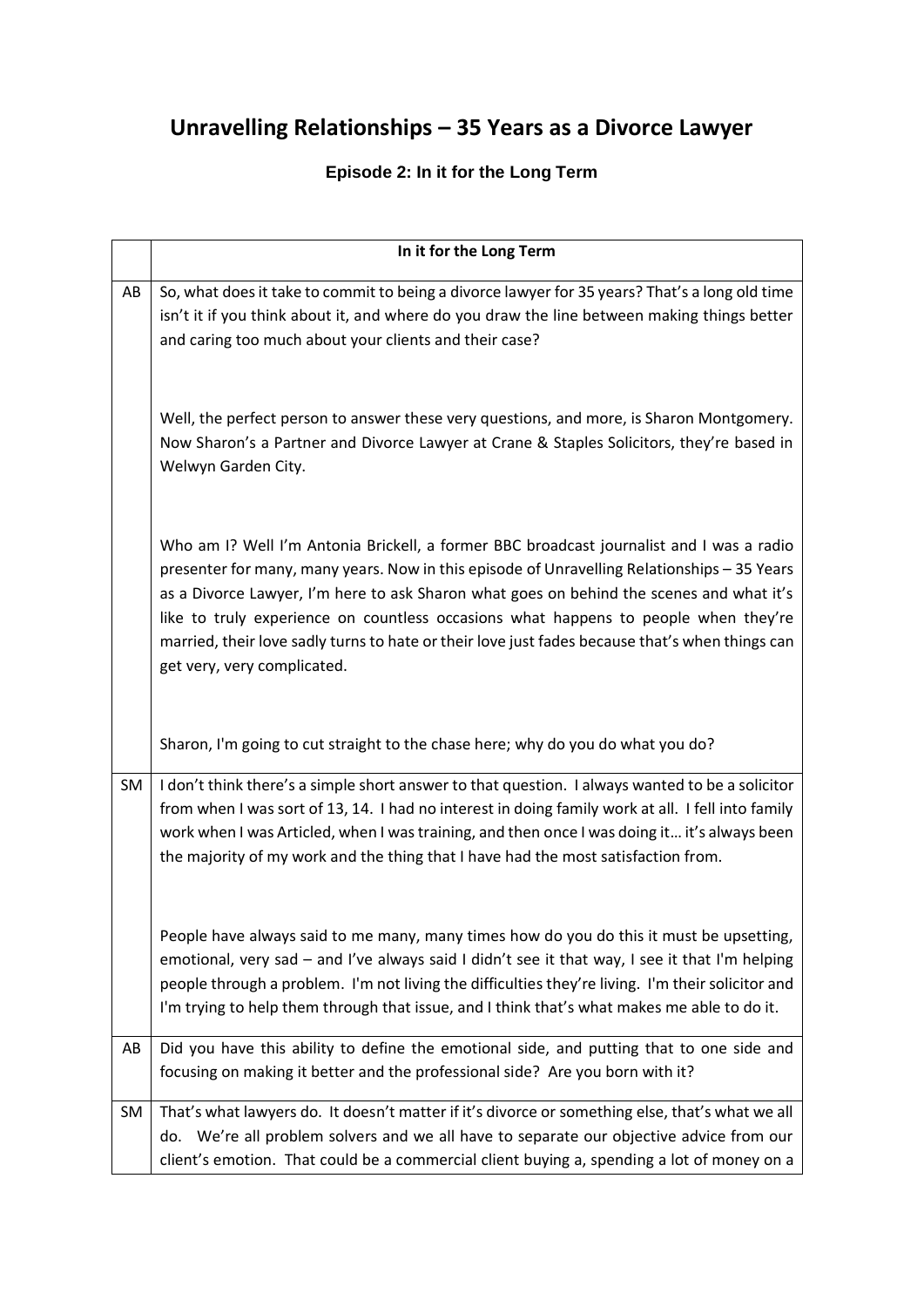|    | new premises. It could be a conveyancing client upset they can't move when they want. It            |
|----|-----------------------------------------------------------------------------------------------------|
|    | could be somebody making their Will when they know they're not well or someone getting              |
|    | divorced, all of us do that, it's almost a definition of a lawyer - we solve problems for people,   |
|    | and you can't solve problems for people if you can't separate the emotion from the reality.         |
|    |                                                                                                     |
| AB | There must be at the same time a process that you go through away from the theory, as you           |
|    | kind of, you learn on the job?                                                                      |
|    |                                                                                                     |
| SM | That's definitely right. I've had many, many trainees in my career - it's one of the things I       |
|    | really enjoy doing, and I always say to the trainees in the two few years you're going to turn      |
|    | from an ordinary person into a solicitor, and solicitors don't see the world in the way that        |
|    | other people do. It sounds really odd, it does sounds like we're really strange people, but I       |
|    | really believe it, because your person in the street has certain views about things and             |
|    | everybody can have a view about whether for example the current law on divorce is fair or           |
|    | not, or whether it's right that somebody gets more than another person, or who looks after          |
|    | the children - everyone can have their view on that but it's just a layperson's view. But           |
|    | lawyers have to look beyond that and so one of the things you're doing in your training             |
|    | contract is you, the person goes in, okay they've got their law degree or they've got their,        |
|    | they've had their conversion course from their previous degree to start off academically, but       |
|    | in that two years all of the experiences they go through, so even as simple as you've sat in        |
|    | with another solicitor or your principal or whatever with a client, and the solicitor is            |
|    | interviewing the client and the trainee is doing the notes. You don't have to write down            |
|    | every single thing they say, you've got to learn which bits to put in and which bits not to put     |
|    | in. You are observing the solicitor separating the client's story which could be really, really     |
|    | important – from the bits that actually will matter to their case. And that's true in any area      |
|    | of law.                                                                                             |
|    |                                                                                                     |
|    |                                                                                                     |
|    | So, when you become a solicitor, you start looking at the world in a really different way and       |
|    | I don't think you ever lose that really.                                                            |
|    |                                                                                                     |
| AB | And is that what you tell your trainees right at the beginning?                                     |
|    |                                                                                                     |
| SM | Yeah definitely.                                                                                    |
| AB | What's their response?                                                                              |
|    |                                                                                                     |
| SM | Well, they think I'm a bit barmy first of all don't they, it's a funny thing to say and I don't     |
|    | suppose they'd thought of it that way. But I just think it's so true. If I say to, it hasn't got to |
|    | be a colleague it could be another solicitor they will understand things that I understand          |
|    | because we've been through the same, not exactly the same experiences but that same                 |
|    | process of having to look at things through the lens of the legal tools you're going to use to      |
|    | solve the client's problem.                                                                         |
|    |                                                                                                     |
| AB | Okay so imagine I'm a trainee and someone listening to this is a trainee. How do you get            |
|    | them into that mindset? Do you share stories? Do you                                                |
|    |                                                                                                     |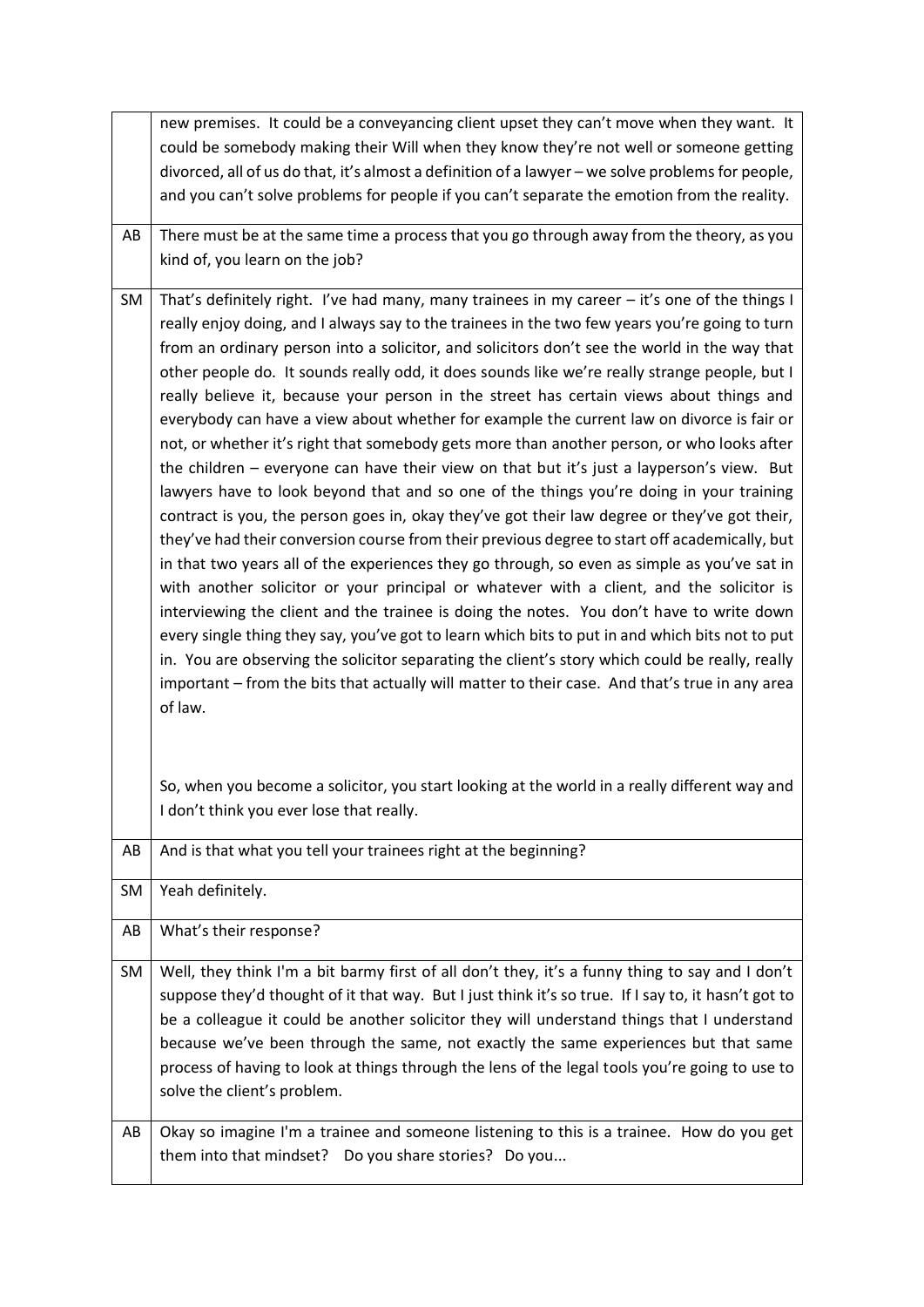| <b>SM</b> | We share lots of stories. I definitely tell people about my own experience, but more than           |
|-----------|-----------------------------------------------------------------------------------------------------|
|           | that the experience of all the different solicitors that I've known, and I think also though        |
|           | when they're, when they're training, they're seeing this in real life, they're seeing real          |
|           | people. Again, it doesn't matter if someone's moving house and upset because they can't             |
|           | get their exchange done before their baby's born, or whether they're getting divorced -             |
|           |                                                                                                     |
|           | people feel these things keenly, really keenly. And the trainees are exposed to that all the        |
|           | time, they're seeing these people and they can see that we're saying 'this is a reason to           |
|           | consider this urgent - this situation is urgent we must move to sort this out', or the client       |
|           | thinks it's urgent but actually we need to explain to the client why we can't actually do what      |
|           | they want us to do and why, and how that fits into the process, and that's only a part of it.       |
|           |                                                                                                     |
|           |                                                                                                     |
|           | I think what the trainees are doing every day all day is learning the skills, the many, many        |
|           | skills that you need to do this job. I'm a really big one for what I call 'transferable skills'.    |
|           |                                                                                                     |
| AB        | Okay.                                                                                               |
|           |                                                                                                     |
| SM        | So, I have two new trainees this week, one is in private client doing Wills and probate and         |
|           | trusts, and the other is doing family. So, bit different, isn't it?                                 |
| AB        | Yeah.                                                                                               |
|           |                                                                                                     |
| SM        | They're both still doing the same things, they're learning to do attendance notes, and sitting      |
|           | in meetings, they're speaking to clients on the telephone, and although the law obviously is        |
|           | different and the clients' needs are different, they're learning skills that will be transferable   |
|           | to whatever next department they go to, or whatever they do in the future. And a lot of             |
|           | those skills are knowing what the law is on your, on the case you're dealing with obviously         |
|           | but objectively then considering how the client should be dealt with, what advice they              |
|           | should be given, the strategy we're going to run on the case, it's more about being a lawyer        |
|           |                                                                                                     |
|           | being a solicitor than it is about the type of work, it's just that people always think "oh         |
|           | family!" work because it's so obviously emotions are so heightened.                                 |
| AB        | So heightened emotions. You've got people wanting answers. You've also got people saying            |
|           | to inexperienced trainees 'I need you to act now', that's a really tricky balance isn't it because  |
|           | the trainee needs to learn to care as you've mentioned                                              |
|           |                                                                                                     |
| SM        | Yeah.                                                                                               |
| AB        | but not absorb that emotion. That must be quite exhausting actually or you must have                |
|           | really, really defined boundaries?                                                                  |
|           |                                                                                                     |
| SM        | Yeah, I think it is exhausting when you're training it is very tiring, but obviously the barrier is |
|           | the solicitor because we're the one dealing with the more difficult stuff and the trainees          |
|           | when they first start of course are behind us, and then they're gradually brought in aren't         |
|           | they. Does that make sense?                                                                         |
|           |                                                                                                     |
| AB        | Got you.                                                                                            |
|           |                                                                                                     |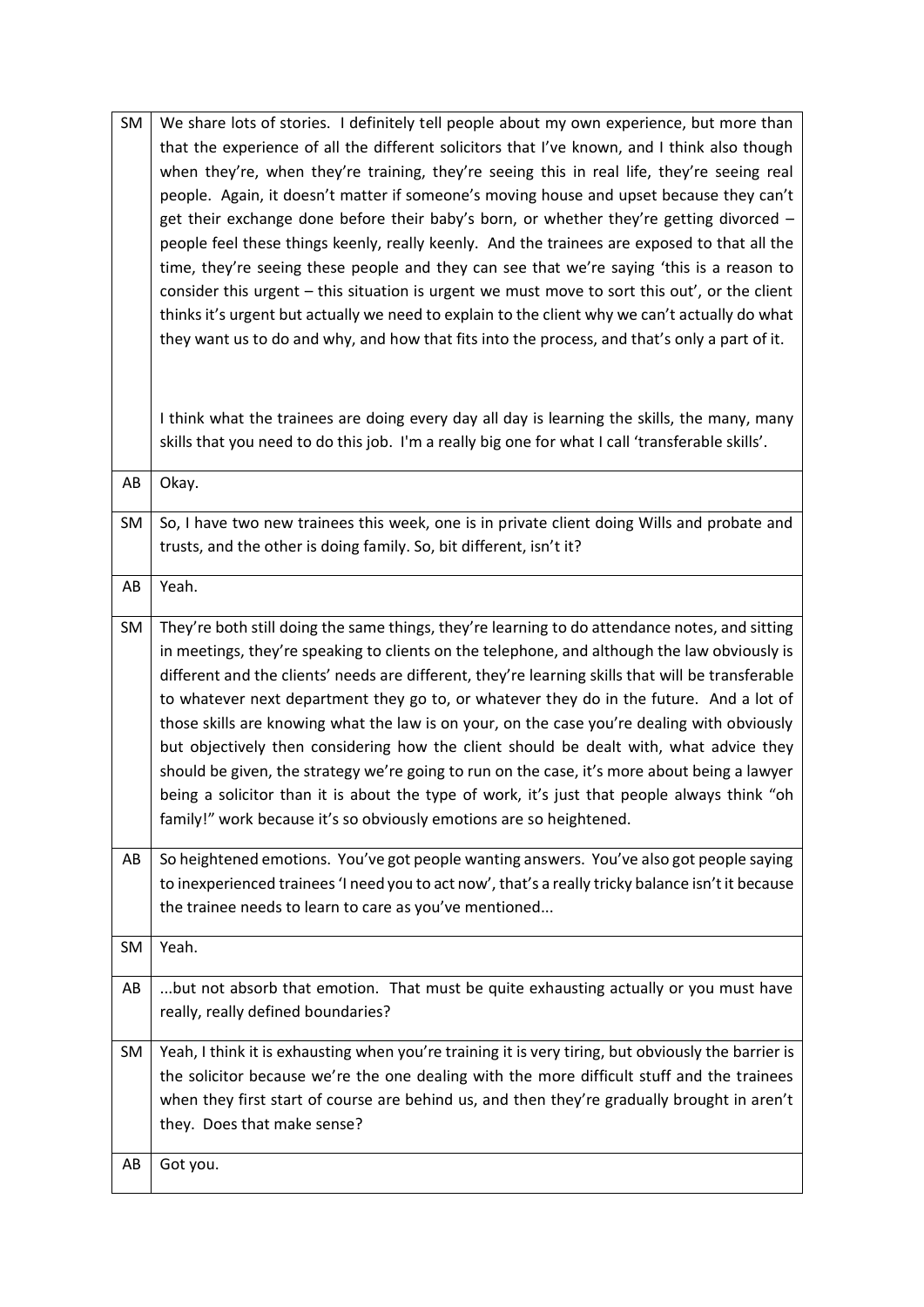| SM | So that's how you define the boundaries, and most clients wouldn't phone the trainee about,        |
|----|----------------------------------------------------------------------------------------------------|
|    | they might phone and say 'you need to tell Sharon that I need this now' if they couldn't           |
|    | get hold of me or something, but I'd probably be dealing with the more difficult stuff, but        |
|    | the trainee is being exposed to it.                                                                |
|    |                                                                                                    |
| AB | So, you're guiding, you're training, you're sharing these stories, how long does it take before    |
|    | you say to that trainee 'okay you're readyflybe free'?                                             |
| SM | Well, I suppose it's when they've qualified, I think it's two years the training contract, at the  |
|    | end of the two years they get their practicing certificate and they're a solicitor, and really     |
|    | the learning is just continuing after that.                                                        |
|    |                                                                                                    |
|    |                                                                                                    |
|    | And another one of my little, my little kind of thoughts is I say to people that 'you don't really |
|    | know the job really well until you're five years qualified.'                                       |
|    |                                                                                                    |
| AB | But then I guess that applies to so much in life, doesn't it?                                      |
| SM | Of course, of course, I'm sure your job when you started, you'd have got to a point where          |
|    | you really felt you really knew the job, so yes, I agree.                                          |
|    |                                                                                                    |
| AB | So that's five years, you've got used to it $-$ then 35 years down the line?                       |
| SM | Well I've done a lot of different things, and the profession has changed ,in some ways, the        |
|    | profession's changed a lot, so there's always a story, there's always a story and it's not just    |
|    | my story it's all the people I've worked with and colleagues and cases, so sometimes you can       |
|    | take something that you've done in the past or that a colleague has done in the past and you       |
|    | can explain that to the trainee to help them understand the thing they're currently doing.         |
| AB | Okay.                                                                                              |
|    |                                                                                                    |
| SM | One of my colleagues who is now retired he was at Crane & Staples for over 40 years, he            |
|    | started hitting the post room when he was 17 and then became a solicitor and then became           |
|    | a Partner.                                                                                         |
| AB | Wow that is incredible.                                                                            |
|    |                                                                                                    |
| SM | I know, I know. I remember when he was here 40 years, I've forgotten exactly how many              |
|    | years he was here by the time he'd retired, but again all the depth of that experience and I       |
|    | learned a lot from Greg and I still, I tell people stories about the things he told me.            |
| AB | The things you must experience I mean I know that there are certain similarities in peoples'       |
|    | behaviour, and we talked about that in the last episode, but at the same time everybody has        |
|    | their own unique quirk!                                                                            |
|    |                                                                                                    |
|    |                                                                                                    |
| SM | Absolutely.                                                                                        |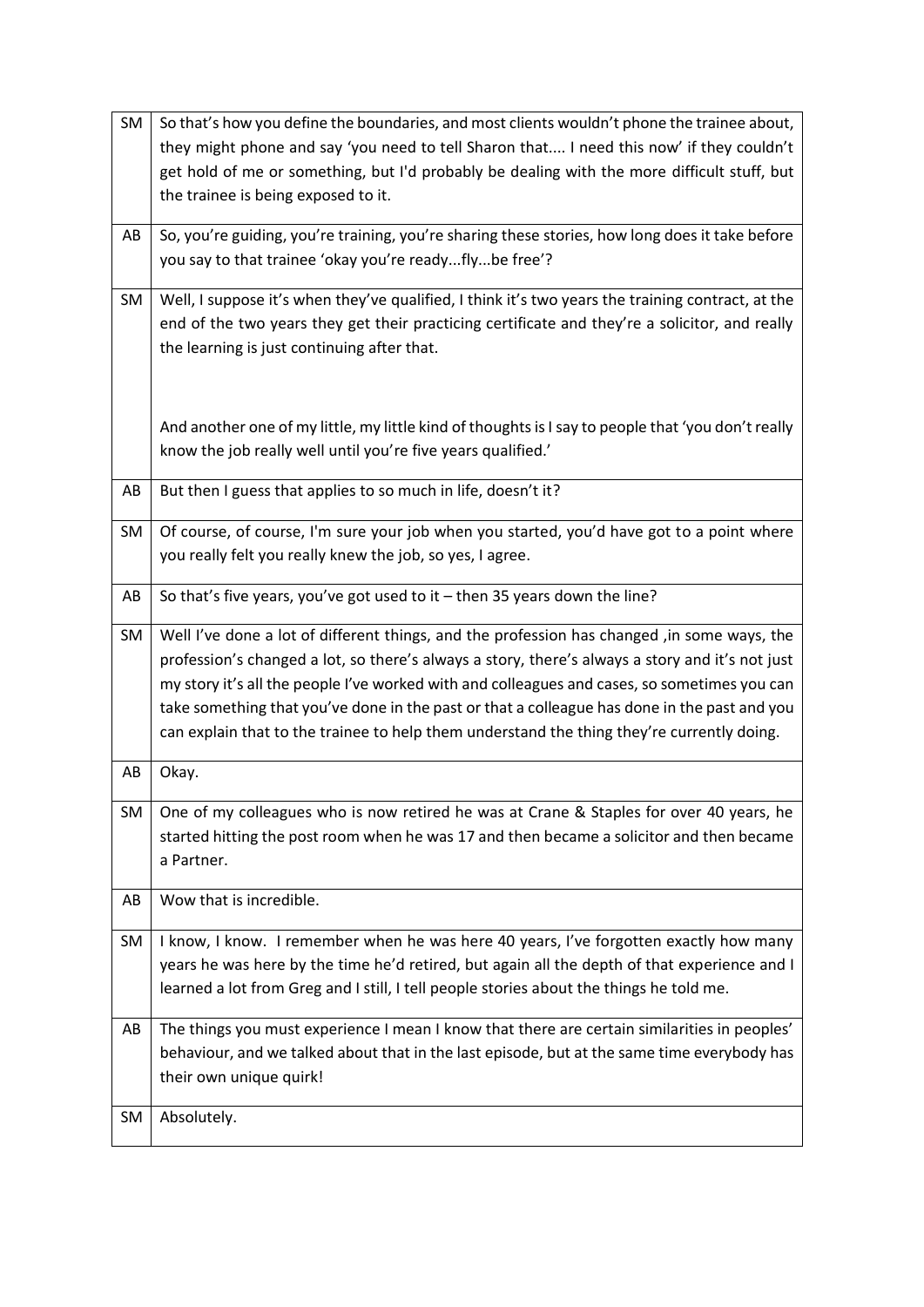| AB        | And their own combination of partnership creates a different emotion or, or clash doesn't it<br>so?                                                                                                                                                                                                                                                                                                                                                                                                                                                                                                                                                                                                                                                                                                                                                                                                                                                                                                                                                                                                                                                                                                                                                                                                                                                                                                                                                                                                                                                                                                                             |
|-----------|---------------------------------------------------------------------------------------------------------------------------------------------------------------------------------------------------------------------------------------------------------------------------------------------------------------------------------------------------------------------------------------------------------------------------------------------------------------------------------------------------------------------------------------------------------------------------------------------------------------------------------------------------------------------------------------------------------------------------------------------------------------------------------------------------------------------------------------------------------------------------------------------------------------------------------------------------------------------------------------------------------------------------------------------------------------------------------------------------------------------------------------------------------------------------------------------------------------------------------------------------------------------------------------------------------------------------------------------------------------------------------------------------------------------------------------------------------------------------------------------------------------------------------------------------------------------------------------------------------------------------------|
| <b>SM</b> | Yes.                                                                                                                                                                                                                                                                                                                                                                                                                                                                                                                                                                                                                                                                                                                                                                                                                                                                                                                                                                                                                                                                                                                                                                                                                                                                                                                                                                                                                                                                                                                                                                                                                            |
| AB        | And talking of that back to your definition of 'blame' I suppose I'm thinking about, some<br>people understandably in a heightened argument might say 'well you did this' and 'you were<br>wrong' and 'you shouldn't have done that'. But as a solicitor again that lens that you view<br>things through must be very defined?                                                                                                                                                                                                                                                                                                                                                                                                                                                                                                                                                                                                                                                                                                                                                                                                                                                                                                                                                                                                                                                                                                                                                                                                                                                                                                  |
| SM        | Blame has a specific meaning in family work anyway. Obviously, you could get issues about<br>who's to blame for things going wrong in litigation or who are you going to leave money to<br>in your Will. But in family work it has a specific meaning because until, the law's going to<br>change next year, we've had blame in divorce, so you have to blame somebody in your<br>divorce petition which is really unfortunate. The most obvious one is behaviour, so say the<br>wife is saying that she is blaming her husband for the breakdown of her marriage, and she's<br>saying, 'these are the behaviours that he exhibited, and I want my divorce please'. Very,<br>very old fashioned and as I say they're changing the law next year to remove that. But<br>because you've had to deal with that then people in their divorce often think 'well if I blame<br>her, I'll get more money', or 'if I blame him, I'll get more money' and so on. And you have to<br>explain to them that that isn't how it works at all, and blame is irrelevant. But at the same<br>time, it doesn't mean that you don't want to hear about the things that happened because<br>things that happened might affect the way in which you handle the case or the way you run<br>it or certain protections you might need to get for your client. Or just an understanding of<br>where they're coming from, and you can't have that understanding if you don't have some<br>idea about what happened in the breakdown of the relationship.<br>But it's not for us to say, 'this person did this wrong therefore you'll get more money', the |
|           | courts aren't going to do that, so we have to make sure the client understands that at a really<br>very early stage.                                                                                                                                                                                                                                                                                                                                                                                                                                                                                                                                                                                                                                                                                                                                                                                                                                                                                                                                                                                                                                                                                                                                                                                                                                                                                                                                                                                                                                                                                                            |
| AB        | Do you ever have to negotiate with both clients in the room? Because when I watch so<br>many movies, sorry I'm going off here in imagination land [laughs], you often have the kind<br>of disgruntled husband or the betrayed wife or whoever and then there's a solicitor on each<br>side and they battle each other, and it all becomes very dramatic is it [speaking together]                                                                                                                                                                                                                                                                                                                                                                                                                                                                                                                                                                                                                                                                                                                                                                                                                                                                                                                                                                                                                                                                                                                                                                                                                                               |
| <b>SM</b> | I think that's how the Americans do it yeah, we don't, we, so generally speaking I'll be seeing<br>my client on his or her own and their spouse or partner's solicitor will see them on their own<br>and the communication might be by telephone or letter or whatever, email or whatever. If<br>you're in court or negotiating physically, you're probably in different rooms with the<br>solicitors just meeting or the Barristers meeting and the clients not together. You can have<br>a thing called a 'round-table meeting' where you sit together but generally speaking that<br>doesn't happen, generally speaking you're in separate rooms and you're going backwards<br>and forwards to negotiate.                                                                                                                                                                                                                                                                                                                                                                                                                                                                                                                                                                                                                                                                                                                                                                                                                                                                                                                    |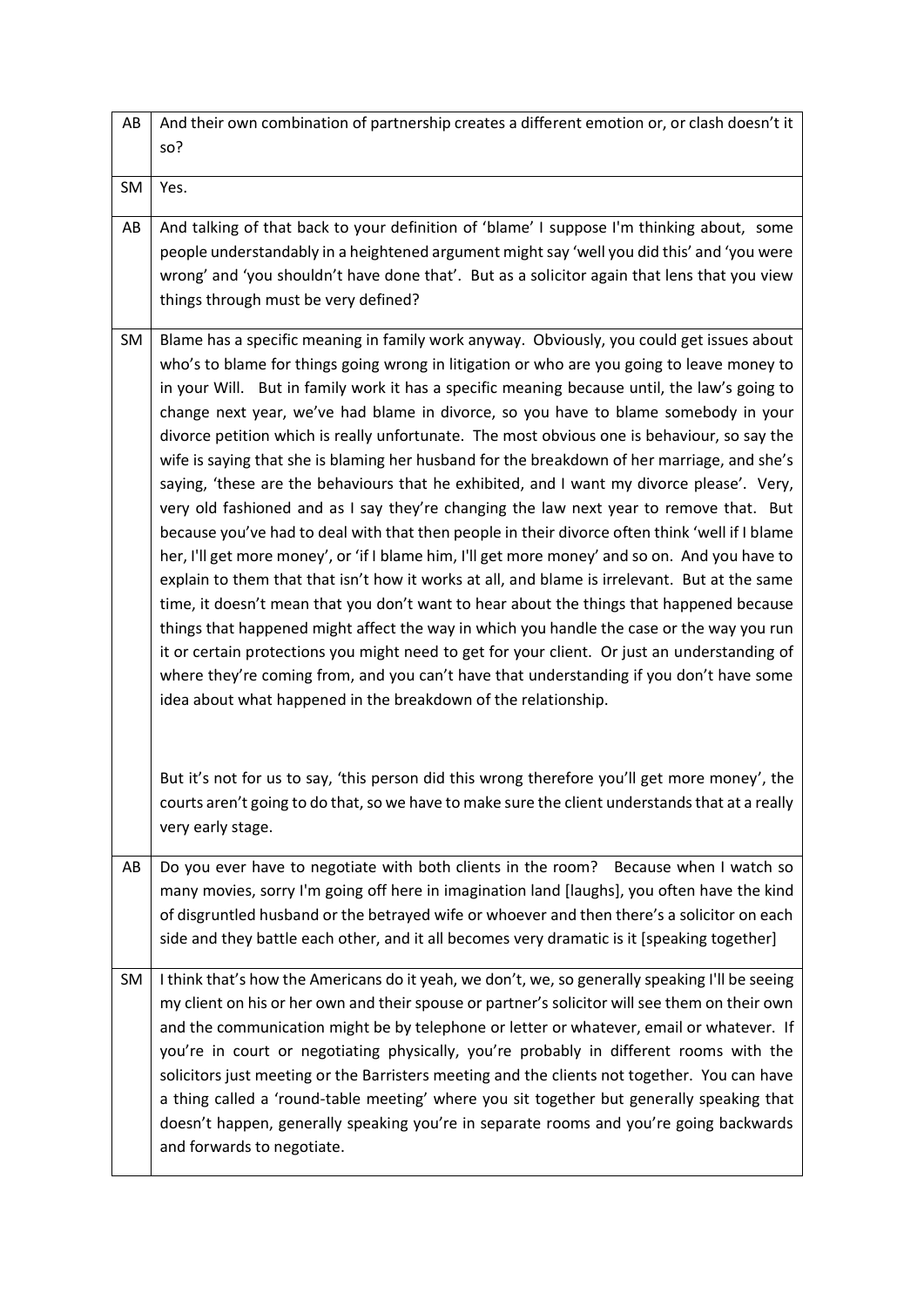|    | The only real time you do what you're saying                                                                                                                                                                                                                                                                                                                                                                                                                                                                                                                                                                                                                                                                                                                                                                                    |
|----|---------------------------------------------------------------------------------------------------------------------------------------------------------------------------------------------------------------------------------------------------------------------------------------------------------------------------------------------------------------------------------------------------------------------------------------------------------------------------------------------------------------------------------------------------------------------------------------------------------------------------------------------------------------------------------------------------------------------------------------------------------------------------------------------------------------------------------|
| AB | Hmm mm.                                                                                                                                                                                                                                                                                                                                                                                                                                                                                                                                                                                                                                                                                                                                                                                                                         |
| SM | is this thing called 'collaborative law' which is a very specific way. Collaborative law you<br>have to be specially trained, I'm a collaborative lawyer, the lawyers and the clients meet and<br>do everything face to face rather than in writing in order to totally do it in a completely<br>different way, and you're not going to be doing those cases when clients are at each other's<br>throats or the lawyers are gonna be arguing, because the whole purpose of collaborative law<br>is not to do it like that. So, you've just hit on a particular thing, but I think in America they<br>have these meetings don't they where they sit and ask questions of each other in an open<br>forum, it's most peculiar I think - we don't do that here.                                                                     |
| AB | It must be so difficult in that situation                                                                                                                                                                                                                                                                                                                                                                                                                                                                                                                                                                                                                                                                                                                                                                                       |
| SM | Yeah.                                                                                                                                                                                                                                                                                                                                                                                                                                                                                                                                                                                                                                                                                                                                                                                                                           |
| AB | because you've just got a hotbed of history there with people that suddenly don't get on,<br>oh I couldn't even begin to imagine.                                                                                                                                                                                                                                                                                                                                                                                                                                                                                                                                                                                                                                                                                               |
|    | So do lawyers get on with other lawyers?                                                                                                                                                                                                                                                                                                                                                                                                                                                                                                                                                                                                                                                                                                                                                                                        |
| SM | I think we really get on because we're the same animal. That's what I was saying earlier<br>we've got so much more in common than we haven't, and my professional relationships with<br>my fellow solicitors is one of the best bits of the job, I think. So, in Hertfordshire the family<br>lawyers meet, the collaborative lawyers are supposed to meet so many times a year and as<br>a result of that other lawyers often come to those meetings, mediators and things come,<br>we're not necessarily talking about the collaborative work, we could be talking about 'oh<br>while I'm here that case we've got on together', that's great I really like it.                                                                                                                                                                |
|    | The same is true at court. You often know the person on the other side, I mean you<br>commonly will know them, you might know them socially, you might only know them<br>professionally but over the years you get to know people really well and it's a pleasure<br>dealing with people that, well, I think it's a pleasure dealing with most people but it's a<br>pleasure dealing with people that you've got a history of cases with, and it might be, I can<br>think of lots of cases where the clients have really, it's been really very difficult, even cases<br>that have to go to court to resolve them but the solicitor on the other side and I are, we've<br>known each other for years and we, I can see where we've absolutely done the best for our<br>client but in the most appropriate and professional way. |

<u> 1989 - Johann Stoff, deutscher Stoffen und der Stoffen und der Stoffen und der Stoffen und der Stoffen und der</u>

 $\overline{\phantom{0}}$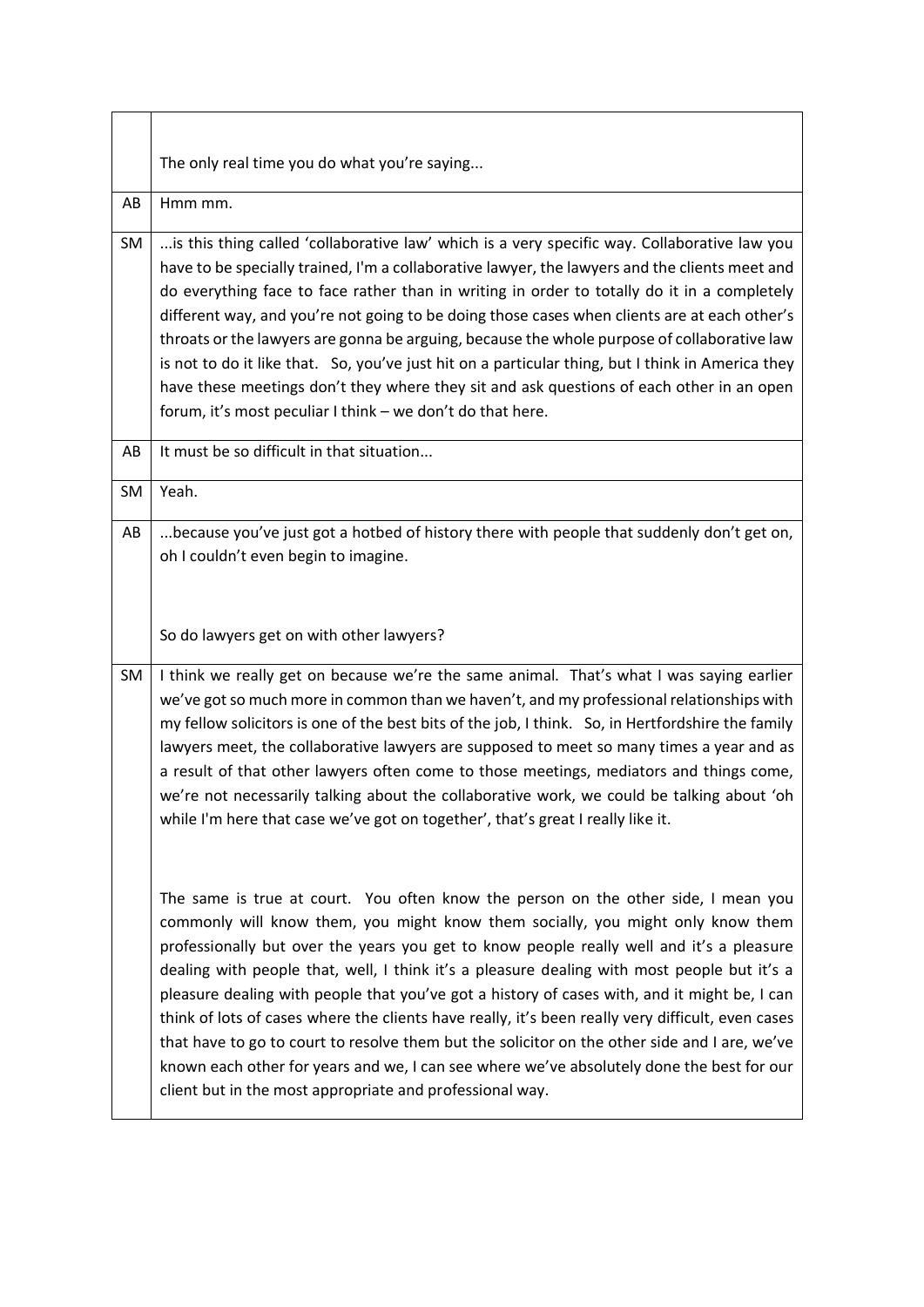| AB        | One imagines that lawyers don't get on with one another because they're representing                |
|-----------|-----------------------------------------------------------------------------------------------------|
|           | different sides, and even if they're knowing each other along the way, I don't know maybe           |
|           | it's the drama side of it.                                                                          |
|           |                                                                                                     |
| <b>SM</b> | It is, and obviously you do have situations where you don't get on with people it's bound to        |
|           | happen isn't it?                                                                                    |
| AB        | Yeah.                                                                                               |
|           |                                                                                                     |
| <b>SM</b> | And sometimes it happens because people take things too personally. I just think if people          |
|           | do this work well, they tend to get on, because you have a respect for your colleagues don't        |
|           | you.                                                                                                |
|           |                                                                                                     |
|           |                                                                                                     |
|           | Recently I'm doing a nuptial agreement, a prenuptial agreement and obviously when you're            |
|           | doing those you need to get on with the other person, the other solicitor because the clients       |
|           | are going to marry each other, [both laugh] so the fact that one of them is trying to not give      |
|           | all of their current money away they're still, they marry each other so you need to be getting      |
|           | on because you're not going to make it worse are you? And I was given this solicitors name          |
|           | to call who I'd never met before, never spoken to, I didn't know who he was, so I phoned            |
|           | him to go through the documents and honestly he was just the most delightful person I have          |
|           | met in such a long time, we got on like a house on fire, by the second meeting we're kind of        |
|           | like best mates, and that has been, I've really enjoyed that case as a result, and it's just been   |
|           | an absolute pleasure to deal with him.                                                              |
|           |                                                                                                     |
|           |                                                                                                     |
|           |                                                                                                     |
|           | He reminded me actually that I didn't realise he was at a different firm he actually had a case     |
|           | on with one of my colleagues some years ago, but that's been particularly easy but it means         |
|           | that if I then met him again on a case where we, things were more difficult we'd already            |
|           | have a relationship wouldn't we.                                                                    |
| AB        | Of course.                                                                                          |
|           |                                                                                                     |
| SM        | I can think of lots of examples where lawyers have never met just by telephone and so on,           |
|           | got really good relationships with.                                                                 |
| AB        | It's so interesting how the preconceived ideas in society, I suppose I have in my mind that         |
|           | it's always the battling on behalf of someone, but you're so right there's so much more to          |
|           | what you do isn't there?                                                                            |
|           |                                                                                                     |
| SM        | That's right; I often say to clients 'oh actually I know this solicitor' and I might try to explain |
|           | my relationship with them like 'I don't know them socially, but I've had four or five cases on      |
|           | with them and we've dealt with them all very constructively.'<br>Because you don't want             |
|           | clients to think that you're really chummy, inappropriately chummy with the other solicitor         |
|           | do you, that would just be terrible wouldn't it.                                                    |
|           |                                                                                                     |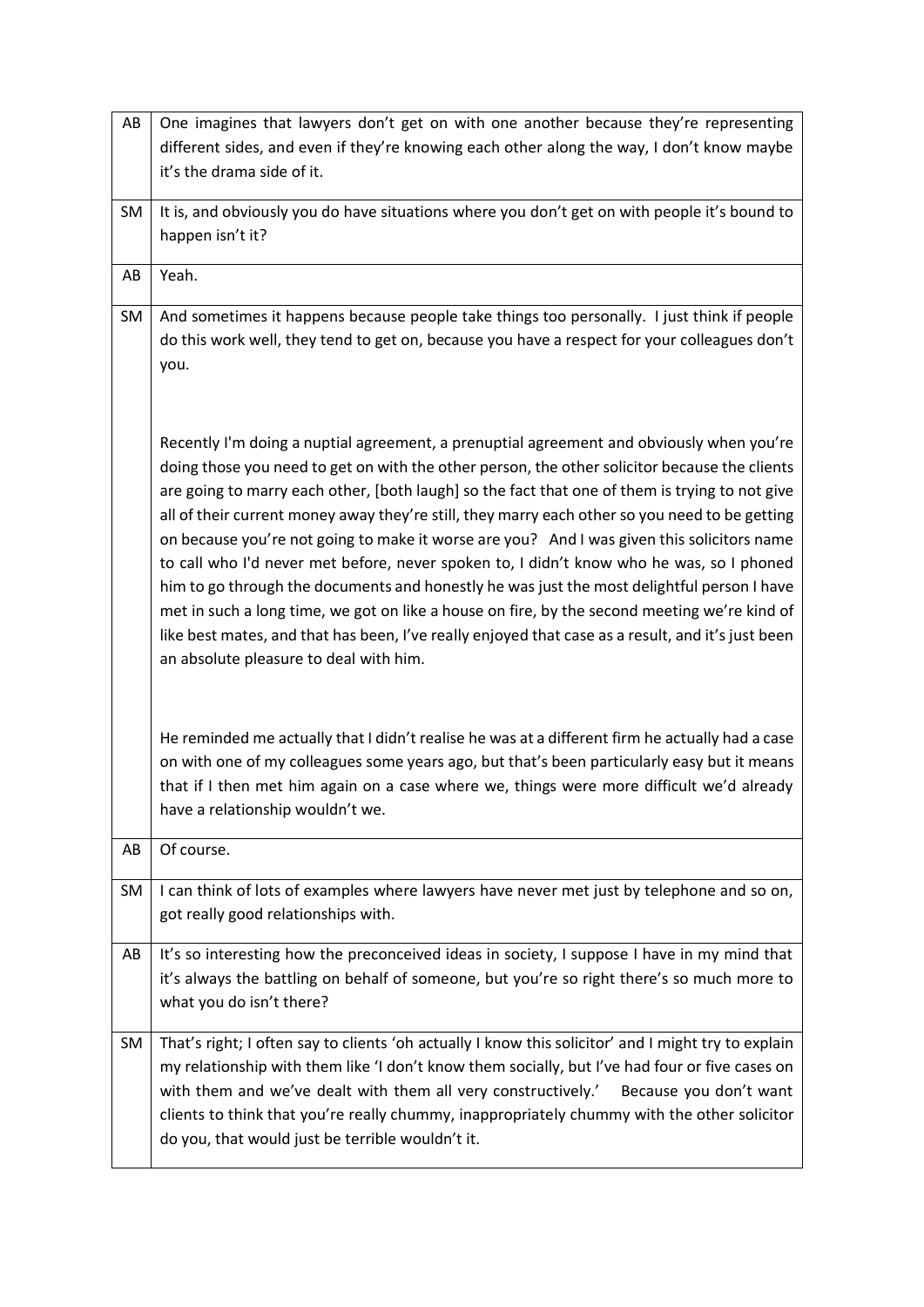| AB | Exactly because of having to draw the line.                                                                                                                                                                                                                                                                                                                                                                                                                                                                                                                                                                                                                                       |
|----|-----------------------------------------------------------------------------------------------------------------------------------------------------------------------------------------------------------------------------------------------------------------------------------------------------------------------------------------------------------------------------------------------------------------------------------------------------------------------------------------------------------------------------------------------------------------------------------------------------------------------------------------------------------------------------------|
| SM | Yeah, that's a balance.                                                                                                                                                                                                                                                                                                                                                                                                                                                                                                                                                                                                                                                           |
| AB | What happens if you're involved, a group of you in a really tough case and you find that<br>you're all in it together, how do you deal with that dynamic?                                                                                                                                                                                                                                                                                                                                                                                                                                                                                                                         |
| SM | I think probably, I think lawyers are quite supportive of each other but obviously you've got<br>to put your client first haven't you. But often having a good relationship with the other<br>lawyer is putting your client first because then you're being constructive.                                                                                                                                                                                                                                                                                                                                                                                                         |
|    | I certainly remember when I was first qualified, in fact when I first came to work out here in<br>Hertfordshire, I was sent to a coroner's hearing to represent a young man who had been<br>driving a car that had been involved in a car crash because of drink driving, and the passenger<br>had died, and obviously that's tragic. Very, very, very different times and the Police weren't<br>even suggesting at all that there'd be any kind of prosecution, which just shows you I mean<br>that wouldn't happen now I don't think.                                                                                                                                           |
| AB | Really!                                                                                                                                                                                                                                                                                                                                                                                                                                                                                                                                                                                                                                                                           |
| SM | Yeah. But it was seen I think at the time as an unfortunate incident because they'd all been<br>drinking. But the solicitor for the widow, they were very young men in their 20s, the solicitor<br>for the widow of the man who had died was a solicitor from a local firm, same qualification<br>as me who I knew really well, and we were both presenting our positions in the Coroner's<br>court as we should, but we knew each other really well, but I think it was quite a difficult<br>case and I think we were supportive of each other and how we dealt with it.                                                                                                         |
| AB | I can't begin to imagine dealing with that and the fact that the drink side and the attitude to<br>drink.                                                                                                                                                                                                                                                                                                                                                                                                                                                                                                                                                                         |
| SM | Shows you how things have changed doesn't it. The coroner was very upset, and the coroner<br>was the one who was saying that there should be Police action. It's a long time ago, things<br>change, don't they?                                                                                                                                                                                                                                                                                                                                                                                                                                                                   |
| AB | You've got these clients in the peak of hysteria in some cases going through the worst time<br>in their life, they're in a relationship or they're trying to split up with someone who could be<br>potentially quite dangerous and abusive. How do you as their lawyer stop yourself going<br>down the 'what if' path? Because clients could be in danger, couldn't they?                                                                                                                                                                                                                                                                                                         |
| SM | Absolutely, no that's absolutely right. I've always done some domestic abuse, it used to be<br>called domestic violence, domestic abuse work - from the very beginning I've done that<br>work, it's been quite a big part of my practice. But you must remember that that's not the<br>vast majority of people, the vast majority of people are 'it's sad, our marriage has ended can<br>you please help us sort out the finances.' They may even not need our help about the<br>children they're perfectly capable of dealing with it, perfectly civilised people it's just a very<br>unfortunate situation, and that's the vast majority of people. So, every time someone gets |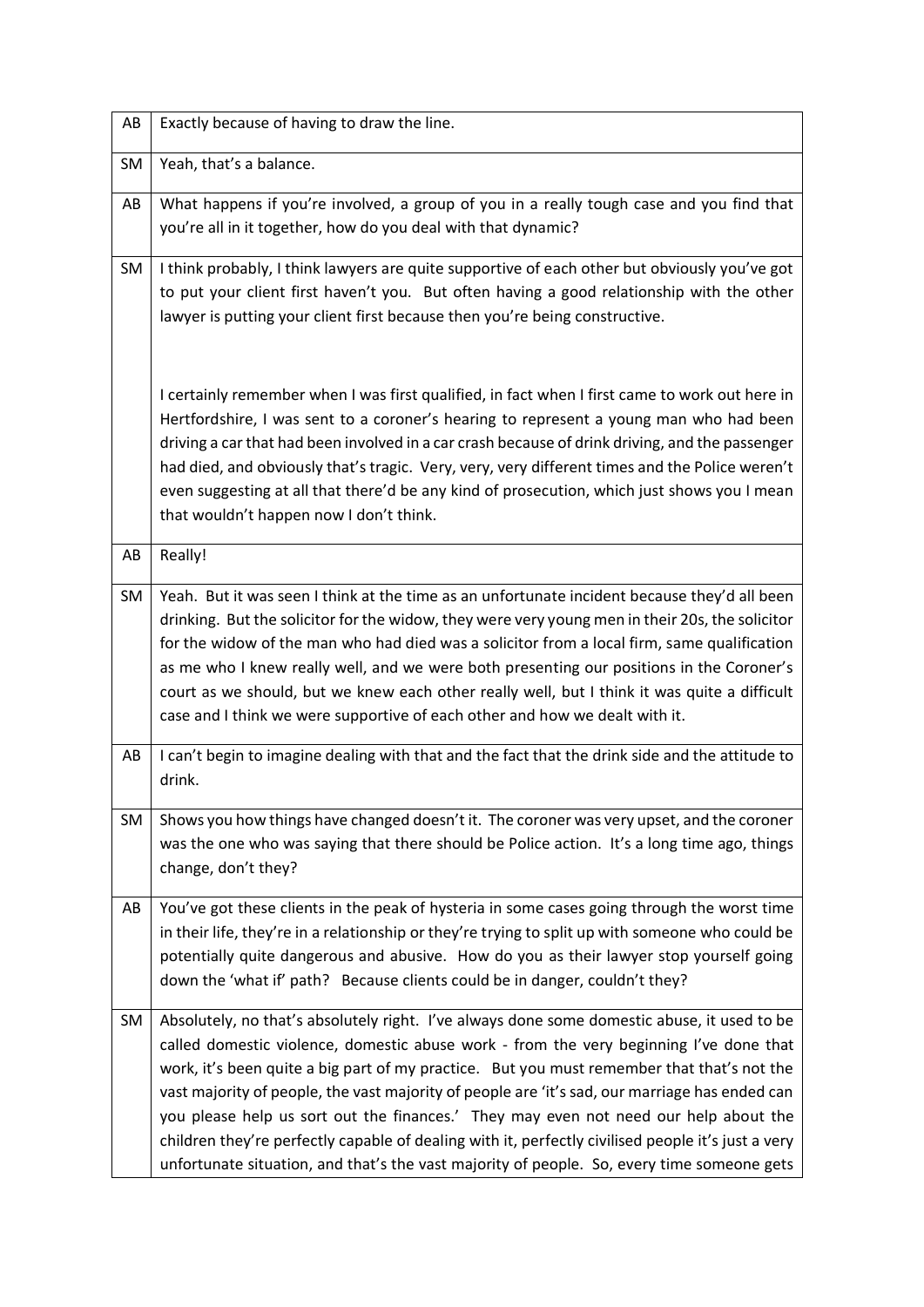|           | divorced it's not because someone's beaten the other person up. Obviously if you have<br>those cases then yes they're, they have to be dealt with in a different kind of way, and the<br>anxiety that your client might be killed is obviously a real one, I mean it's high risk work in<br>lots of ways, and certainly the authorities, the Police and so on they have risk assessment<br>tools that they use to judge how risky things are for clients, which actually we don't do that<br>we judge it by our own experience, I'm not sure if that's better or not actually.                                                                                                                                                                                                                                                                                                                                                                                                                                                                 |
|-----------|------------------------------------------------------------------------------------------------------------------------------------------------------------------------------------------------------------------------------------------------------------------------------------------------------------------------------------------------------------------------------------------------------------------------------------------------------------------------------------------------------------------------------------------------------------------------------------------------------------------------------------------------------------------------------------------------------------------------------------------------------------------------------------------------------------------------------------------------------------------------------------------------------------------------------------------------------------------------------------------------------------------------------------------------|
|           | But you can't spend your time thinking that's going to happen, you just can't because you<br>wouldn't do the job properly. If you feel like that you shouldn't be doing this job.                                                                                                                                                                                                                                                                                                                                                                                                                                                                                                                                                                                                                                                                                                                                                                                                                                                              |
| AB        | But what if a client lashes out?                                                                                                                                                                                                                                                                                                                                                                                                                                                                                                                                                                                                                                                                                                                                                                                                                                                                                                                                                                                                               |
| <b>SM</b> | What at you?                                                                                                                                                                                                                                                                                                                                                                                                                                                                                                                                                                                                                                                                                                                                                                                                                                                                                                                                                                                                                                   |
| AB        | Yes.                                                                                                                                                                                                                                                                                                                                                                                                                                                                                                                                                                                                                                                                                                                                                                                                                                                                                                                                                                                                                                           |
| <b>SM</b> | Yes.                                                                                                                                                                                                                                                                                                                                                                                                                                                                                                                                                                                                                                                                                                                                                                                                                                                                                                                                                                                                                                           |
| AB        | Because surely that must happen, mustn't it?                                                                                                                                                                                                                                                                                                                                                                                                                                                                                                                                                                                                                                                                                                                                                                                                                                                                                                                                                                                                   |
| SM        | Yeah, I have seen it happen. It hasn't happened to me, but certainly someone I worked for<br>I was in the room next door to her, and she was seeing a criminal client and he put his fist<br>through the wall behind her head, he tried to swing a punch at her and just put his fist<br>straight through the wall. A couple of the other solicitors came running, and we've also had<br>it here, I don't think he was our client, I think he might have been the other side, he came<br>into our office and threatened the solicitor and we had to call the Police. So those things do<br>happen but they're, when you think of the number of cases, we have they're really, really in<br>the minority. So, you have to have some perspective on it, and actually I think we think<br>about the clients more than ourselves anyway. So, you obviously give advice to clients about<br>if they think they're in danger they should just leave the house immediately, don't even think<br>about anything, you just need to get away, don't you? |
| AB        | Yeah.                                                                                                                                                                                                                                                                                                                                                                                                                                                                                                                                                                                                                                                                                                                                                                                                                                                                                                                                                                                                                                          |
| SM        | And you obviously tell clients about all of the resources that are available for them, about<br>not being worried about dialing 999, you have to set those things up, don't you? And if you<br>really think your that client shouldn't be with their partner then you need to tell them and<br>get them somewhere safe.                                                                                                                                                                                                                                                                                                                                                                                                                                                                                                                                                                                                                                                                                                                        |
|           | Somebody I was, I'd studied with many years ago I heard this story that she'd been doing<br>family work and that this woman's partner had thrown a chip-pan over her and she couldn't<br>do that kind of work anymore, she'd changed, she couldn't do it, and I can understand that.                                                                                                                                                                                                                                                                                                                                                                                                                                                                                                                                                                                                                                                                                                                                                           |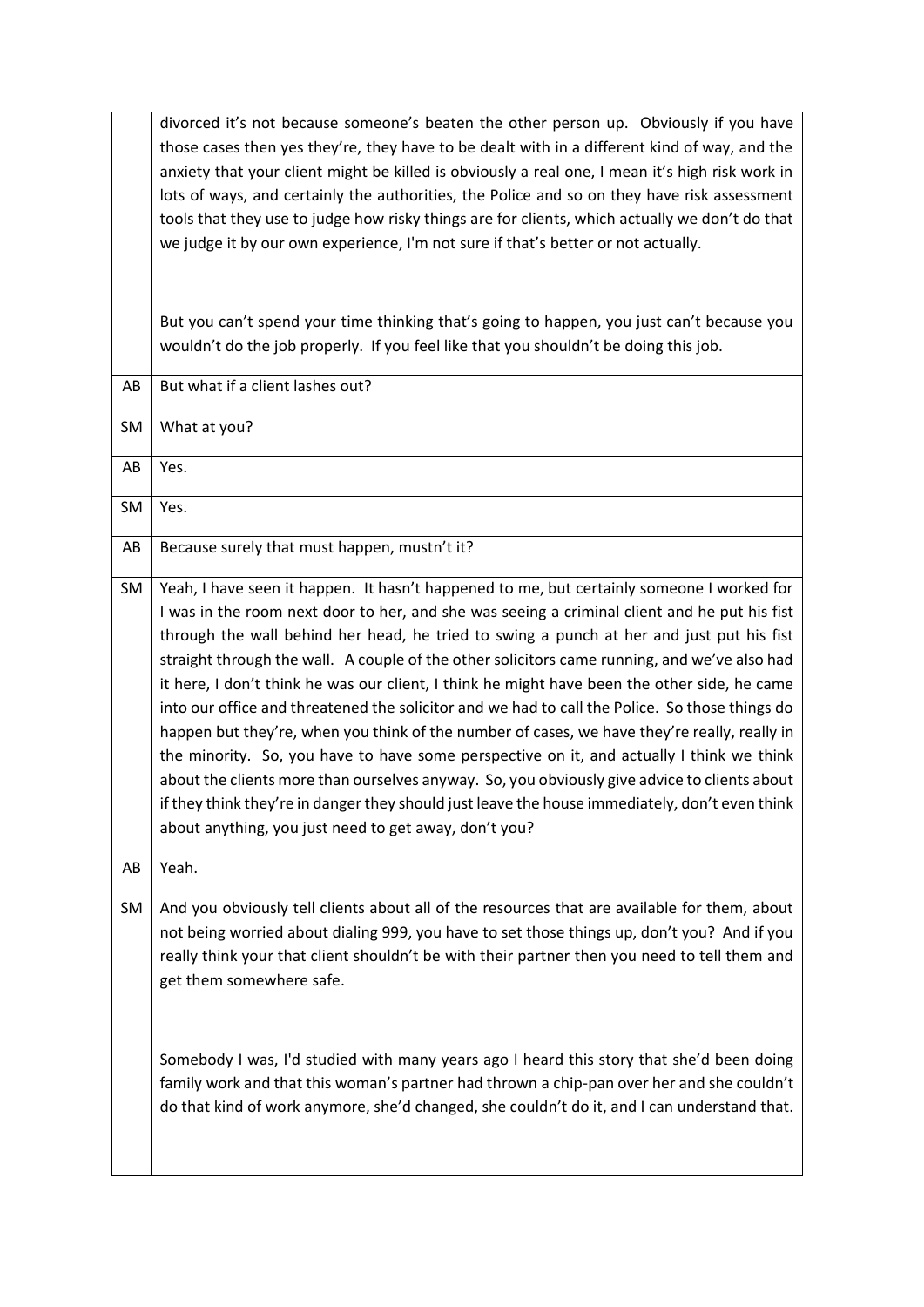|    | It's like being a doctor isn't it, are you going to stop doing work because your clients die,                                                                                                                                                                                                                                                                                                                                                                                                                                                                                                                                                                                                                                                                                                                                                                                                                                                               |
|----|-------------------------------------------------------------------------------------------------------------------------------------------------------------------------------------------------------------------------------------------------------------------------------------------------------------------------------------------------------------------------------------------------------------------------------------------------------------------------------------------------------------------------------------------------------------------------------------------------------------------------------------------------------------------------------------------------------------------------------------------------------------------------------------------------------------------------------------------------------------------------------------------------------------------------------------------------------------|
|    | you're not are you?                                                                                                                                                                                                                                                                                                                                                                                                                                                                                                                                                                                                                                                                                                                                                                                                                                                                                                                                         |
| AB | No.                                                                                                                                                                                                                                                                                                                                                                                                                                                                                                                                                                                                                                                                                                                                                                                                                                                                                                                                                         |
| SM | What you're doing is you're doing the work to stop that happening.                                                                                                                                                                                                                                                                                                                                                                                                                                                                                                                                                                                                                                                                                                                                                                                                                                                                                          |
| AB | Yes, I know you say it doesn't happen every day but what is the incentive for keeping going<br>and keeping those boundaries in place?                                                                                                                                                                                                                                                                                                                                                                                                                                                                                                                                                                                                                                                                                                                                                                                                                       |
| SM | Because you overall have a satisfying job and feel that you're doing sounds ridiculous 'doing<br>good' I hate that expression really but that you're doing a good job for your client, you're<br>helping solve their problems, you're helping move them from a difficult place to a better<br>place.                                                                                                                                                                                                                                                                                                                                                                                                                                                                                                                                                                                                                                                        |
| AB | That's refreshing to hear because there is a cynical attitude that 'oh well if you're a lawyer<br>you must earn a fortune' and all that kind of thing, and that's the motivation. And that must<br>be quite a challenging thing to hear sometimes?                                                                                                                                                                                                                                                                                                                                                                                                                                                                                                                                                                                                                                                                                                          |
| SM | Absolutely I mean it's a profession, it's a career, it's a good job to do. I think the people who<br>do it are lucky to do it. But if anyone goes into it thinking of the money, they're making the<br>wrong plan. It's a very hard way to make a living. No one wants to hear lawyers saying that,<br>no one's got any sympathy for lawyers - why should they have. But there are easier ways<br>of making a living than this, and you have to really want to do what you do. And I think that's<br>true it hasn't got to be family work, that could be other kinds of work too, there's you know<br>people in other departments, litigation, Wills and probate and trusts when you have families<br>falling out after someone has died or people may have died in very, very tragic circumstances<br>and you're dealing with the estate. That's the same, isn't it? If you want to just push bits of<br>paper around then you do a different sort of job. |
|    | I think if you work in town in the really, really big firms and you're doing banking you might<br>not see many clients, but if you're working in Hertfordshire or any firm in Hertfordshire,<br>you're going to be seeing clients face to face, it's a people job, and that's what makes it, if<br>you're not a people person you wouldn't be doing it.                                                                                                                                                                                                                                                                                                                                                                                                                                                                                                                                                                                                     |
| AB | When we first met, we were talking about how you came to be where you are now. You<br>gave an example of when you first started and being pregnant and working in criminal law,<br>could you expand on that just to give an idea of your mindset?                                                                                                                                                                                                                                                                                                                                                                                                                                                                                                                                                                                                                                                                                                           |
| SM | Oh well when I first started people didn't tend to do lots of different types of work rather<br>than just doing one, people specialise more now. After I first qualified, I was doing about a<br>third family, a third litigation, sort of court work, and a third-criminal work, and that also<br>involved being on a Duty Solicitor Scheme where you would be called out in the middle of<br>the night or weekends to go and see people in, people still do this now, I remember things<br>like turning up to court to see somebody that I'd picked up over the weekend, you know I'd<br>seen in a Police interview over the weekend and I opened the cell door and I went into the                                                                                                                                                                                                                                                                       |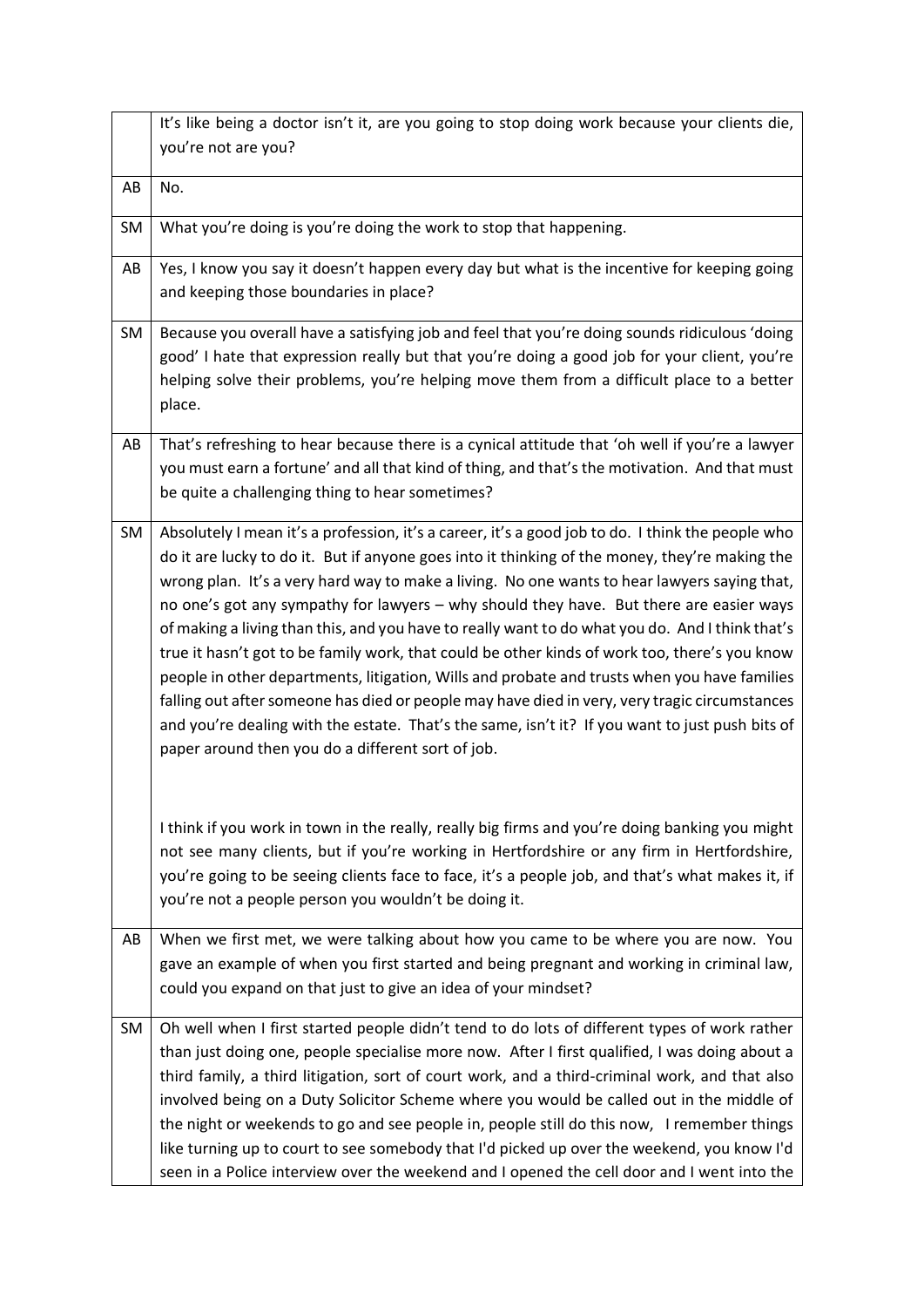|    | holding cells with him to talk to him while they were about to build a case on, and one of the<br>Police Officers who I knew really well looked at me and realised that I was pregnant. I didn't<br>think about 'I shouldn't go into the cells because I'm pregnant', I'm not sure now if that<br>happens anymore, like I say I haven't done criminal work in donkey's years, I'm not sure if<br>things aren't a bit more careful now, perhaps things are a bit more secure, but lots of the<br>things you do when you're doing criminal work especially if you're young they're very<br>upsetting. I've seen some really pretty awful situations, much more upsetting than family                                                                                                                                                                                                                                                                      |
|----|---------------------------------------------------------------------------------------------------------------------------------------------------------------------------------------------------------------------------------------------------------------------------------------------------------------------------------------------------------------------------------------------------------------------------------------------------------------------------------------------------------------------------------------------------------------------------------------------------------------------------------------------------------------------------------------------------------------------------------------------------------------------------------------------------------------------------------------------------------------------------------------------------------------------------------------------------------|
| AB | work I've got to tell you.<br>Interesting yes of course I've never thought of it like that.                                                                                                                                                                                                                                                                                                                                                                                                                                                                                                                                                                                                                                                                                                                                                                                                                                                             |
| SM | Yeah.                                                                                                                                                                                                                                                                                                                                                                                                                                                                                                                                                                                                                                                                                                                                                                                                                                                                                                                                                   |
| AB | What struck me was that you just thought 'well I've just got to get on with it.'                                                                                                                                                                                                                                                                                                                                                                                                                                                                                                                                                                                                                                                                                                                                                                                                                                                                        |
| SM | It's part of the job yeah. For example, there was a few times I can remember, there really<br>were a few times where the Police Officer at the station said, 'you're not to go in the cell<br>with that person, we'll leave the door open and we'll stand round the back so we can't hear<br>you, but we're not going to have you in the cell with that person.' And you listen to them<br>because why wouldn't you listen to them. As I say I suspect it doesn't happen anymore<br>now, I suspect that it's more organised and, I don't know that though, I just suspect that it<br>is.                                                                                                                                                                                                                                                                                                                                                                |
| AB | So, we're talking about so many scenarios and cases that are part of your daily routine really.<br>Crane & Staples is emersed in your local community, you're known also personally in the<br>community that you serve how do you deal with that, which is going about your normal daily<br>life and possibly bumping into somebody in the supermarket that you might have just sorted<br>their divorce out for them?                                                                                                                                                                                                                                                                                                                                                                                                                                                                                                                                   |
| SM | A lot of people choose not to live in the community where they work to avoid that. Although<br>I've had colleagues that don't live so locally but they've still bumped into people in difficult<br>circumstances in all sorts of places. It's not impossible that you turn up to a child's birthday<br>party and the parent collecting one of the other children might be your client or might be<br>the other spouse of your client                                                                                                                                                                                                                                                                                                                                                                                                                                                                                                                    |
| AB | Uh oh.                                                                                                                                                                                                                                                                                                                                                                                                                                                                                                                                                                                                                                                                                                                                                                                                                                                                                                                                                  |
| SM | and they might know who you are because they might have seen you in court or something<br>like that. Discretion, confidentiality that's what lawyers do. You don't speak, you don't tell<br>people who you're acting for or what you do so if you're a conveyancing solicitor and you<br>walk down the high street and see your client you might go 'oh hello how are you'. If you're<br>a family lawyer you don't do that unless the client says hello first, because the client might<br>not want to admit they know you. So, you have to be more careful about those things, again<br>that's one of the things that you really learn when you're training; it's just part of your DNA<br>in the end that you're completely confidential about all of those things. But obviously you<br>do get to know people obviously and the longer you've been doing the job in the same area,<br>an area where you live the more likely you are to know people. |